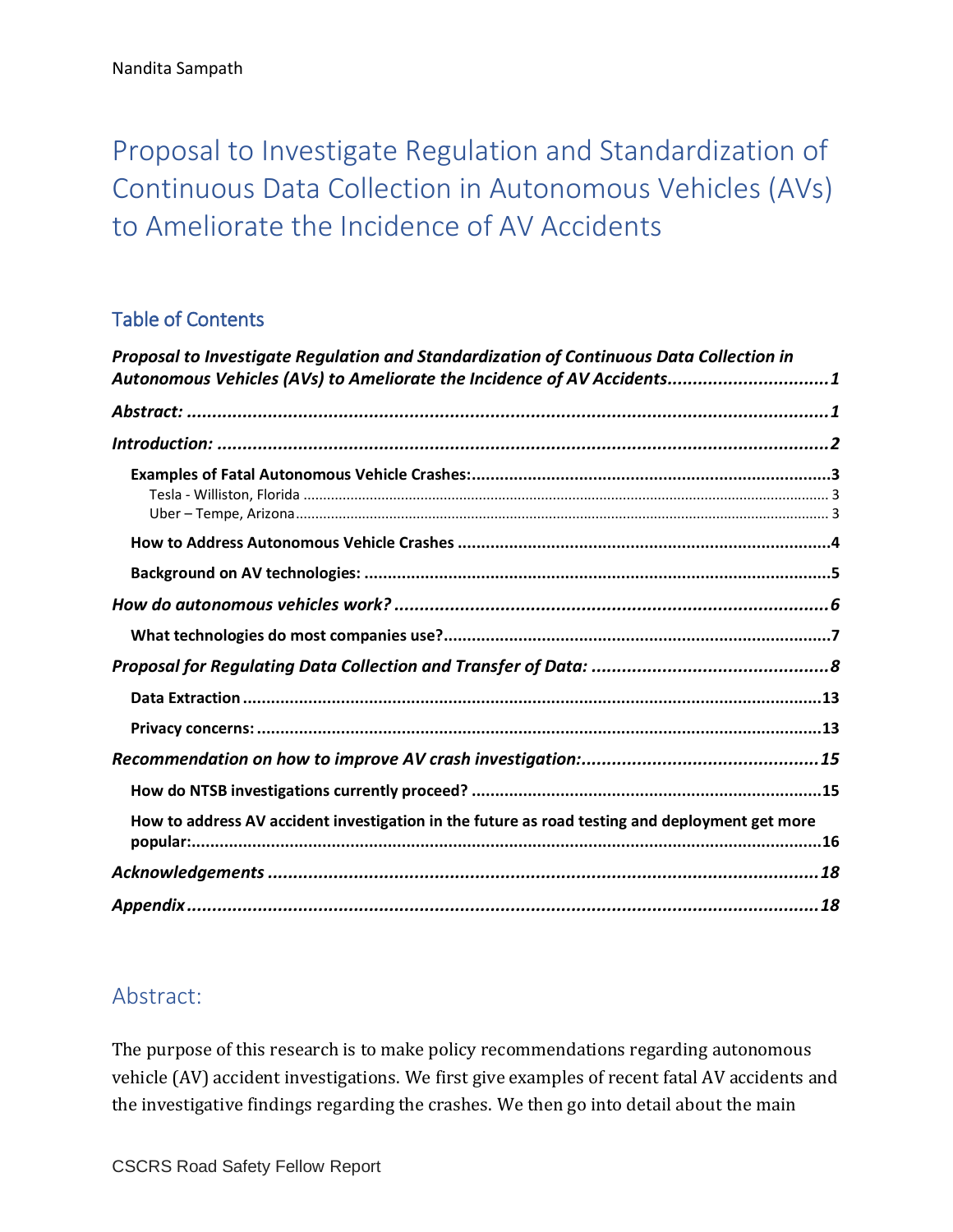kinds of AV technologies, defining exactly what an AV is, and then lead into our recommendations on policy regarding Electronic Data Recorders (EDRs) to improve data collection and analysis after a collision. We later describe how accident investigations are currently handled and then policy recommendations regarding to how to deal with a potential increase in AV crashes at the federal level, due to the increasing number of cities and states that will allow AV testing. The National Highway Traffic Safety Administration (NHTSA) and the National Transportation Safety Board (NTSB) have already detailed much of this; our recommendations are an expansion on the existing laws and safety guidelines.

# <span id="page-1-0"></span>Introduction:

While autonomous vehicles (AVs) have the potential to drastically reduce the number of accidents that occur on our roads, the accident count will never go all the way to zero. There are far too many edge cases for autonomous systems to deal with: for example, extreme weather conditions, poor behavior of other manually-controlled vehicles, and obstructions on the road like fallen trees or construction (not to mention bugs in the software). Furthermore, humans are the cause of most AV-related accidents<sup>i</sup>. Since we cannot expect AVs to replace conventional vehicles overnight, it is likely that an increase in testing of AVs will lead to more AV-related crashes. Although there are several areas of policy regarding AVs that should be of concern to lawmakers, this paper is primarily concerned with autonomous vehicle accidents during testing and when this technology becomes commercialized — both on how to mitigate accidents using data collection during operation and how states and the federal government should go about regulating and conducting accident investigations if and when AVs become more widespread in the U.S.

It is important for state and federal policies to have foresight when new technologies like self-driving cars have the potential to jeopardize the safety of individuals, even when they are intended to improve safety in the long-run. Our policy recommendations are intended to be proactive so as to be prepared for future incidents of autonomous vehicle accidents. We will first discuss a couple well-known accidents regarding autonomous vehicles and how their respective investigations were conducted. We will then go into detail on current AV technology, leading into our recommendations for how data should be collected and uploaded for accident investigations. We will then make policy recommendations regarding investigations for the federal level.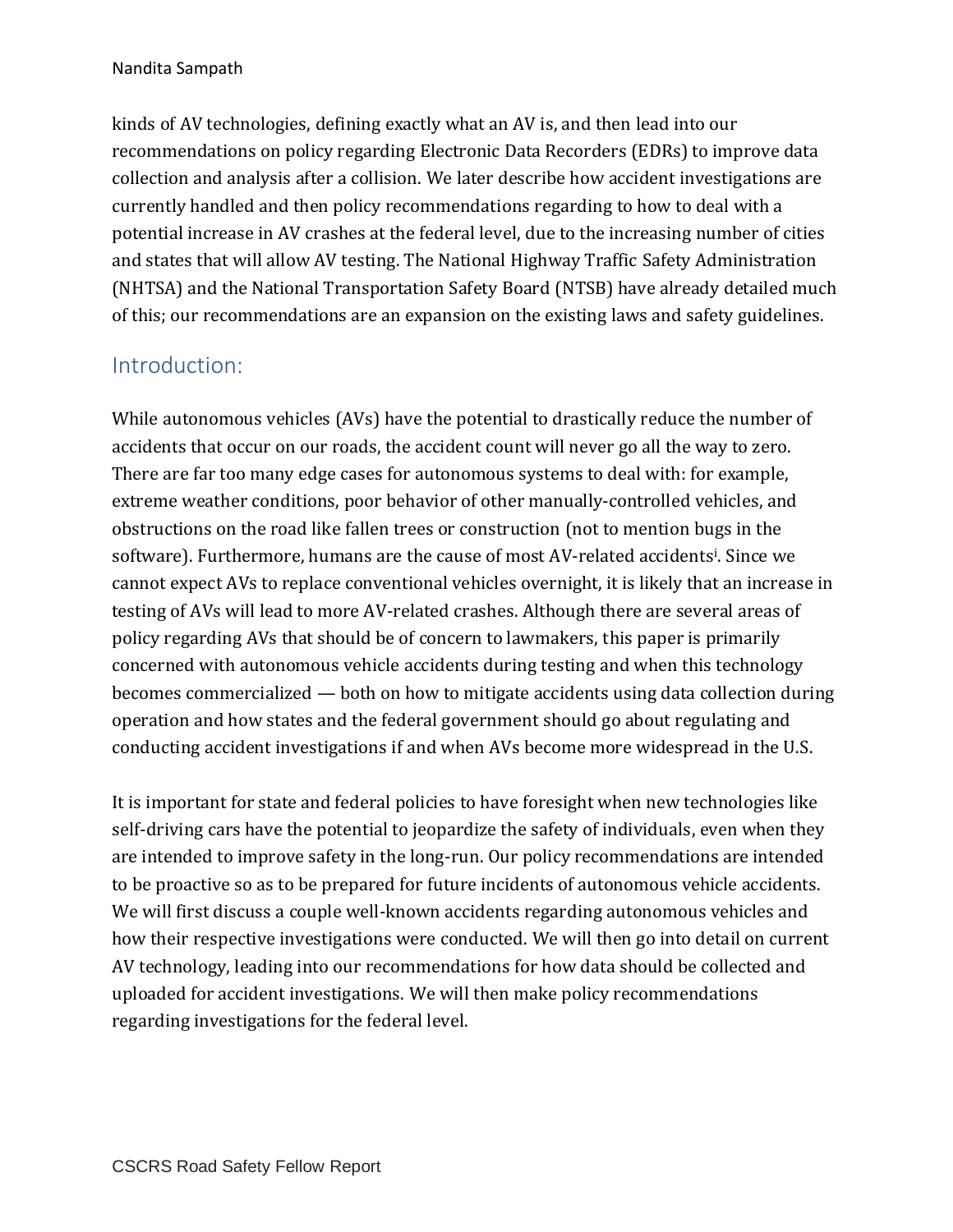### <span id="page-2-0"></span>Examples of Fatal Autonomous Vehicle Crashes:

#### <span id="page-2-1"></span>Tesla - Williston, Florida

In May 2016, a Tesla Model S with a backup driver collided with a tractor trailer that was crossing an intersection, resulting in fatal injuries to the backup driver<sup>ii</sup>. The car's sensors failed to distinguish the white truck from the bright sky behind it, and ultimately did not recognize the truck as an obstruction. The car attempted to pass underneath the truck, but the windshield was smashed by the underside of the truck, killing the driver.

The National Highway Traffic Safety Administration (NHTSA), an agency of the Executive Branch, and the National Transportation Safety Board (NTSB), an independent U.S. government investigative agency in charge of autonomous vehicle accident investigations, both conducted investigations on this incident. The NHTSA closed their investigation saying that they had not discovered an issue with Tesla's Autopilot system, essentially blaming the driver for having at least 7 seconds to respond by breaking or steering but seemed to be distracted. The NTSB also conducted an investigation and their report contained no conflicting information with the NHTSA's report. They also claimed the driver received several visual messages telling him to put his hands back on the wheeliii.

While the crash may have been partially the fault of backup driver, Tesla's autopilot system did not recognize the obstruction and therefore did not instruct the vehicle to slow down. It was clearly an issue with the sensors and software interface that led to the death of the driver.

#### <span id="page-2-2"></span>Uber – Tempe, Arizona

In March 2018, a self-driving Uber car with a backup driver at the wheel was involved in a fatal crash in Tempe, Arizona, killing a 49-year old woman. The NTSB released a preliminary report detailing the issues that led to the crash.iv According to the report, the sensors had noticed the pedestrian approximately 6 seconds before the impact- so it had plenty of time to respond but ultimately did not. At 1.3 seconds before the crash, the system determined that an emergency break was needed to reduce possibility of impact; however, an emergency break was not enabled while the vehicle was under computer control so as to "reduce the potential for erratic vehicle behavior." The backup driver was relied upon to take action and intervene if necessary, but the system was not designed to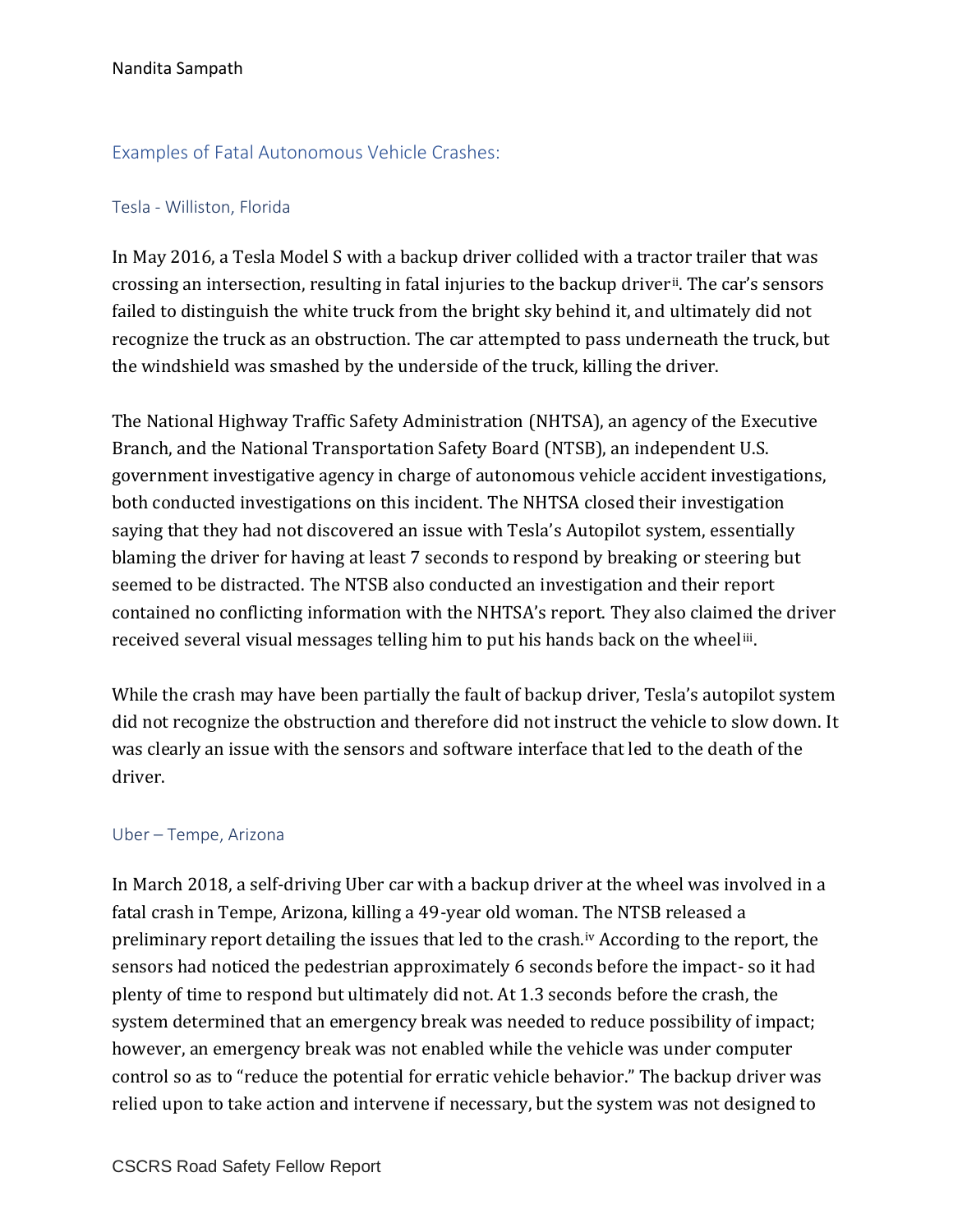alert the operator when these situations arose — the operator ended up seizing control of the steering wheel less than a second before the impact, and began breaking. According to the report, the vehicle speed at impact was 39 mph and there were no faults or diagnostic messages displayed by the system at the time of the crash.

Uber is at fault here for many reasons. Not only did their software not respond to a pedestrian it had identified, but there were also issues with the system's inability to alert the backup driver to take control, as well as the lack of emergency break to operate during computer control.

## <span id="page-3-0"></span>How to Address Autonomous Vehicle Crashes

These accidents should be warning enough that legislation needs to do more in regulating AV companies and the testing process. Also, establishing stricter protocols for the testing process can serve as a foundation for law once autonomous vehicles start deploying for commercial purposes and public use. Fortunately, there are common-sense solutions to these issues that involve policy: for example, federal government can mandate that selfdriving vehicles with backup operators must be notified by autonomous systems to take the wheel if necessary, emergency breaking should be functional at all times, etc. While this paper does not focus on policy AV testing, it does focus on the need to standardize both the data that must be collected and available for accident investigation, as well as what governmental bodies should be involved in the process of overseeing the potential increase in number of AV accidents and regulation as AVs become more widespread. Later in this paper, We will detail what kinds of parameters should be collected during operations, so that proper investigations can be conducted of autonomous vehicle collisions.

Autonomous vehicles will likely never be perfect, but more and more are being tested on our roads every year, and they will likely be available to the public in the near future. The federal and state governments must start being proactive about how AVs will affect our cities and roads, while simultaneously not hindering innovation in this area of transportation. Our policy recommendations are aimed to be the least regulatory as possible so as to not discourage manufacturers from being inventive. We believe that our policy recommendations are simply common sense suggestions, building from what the federal government has already mandated. We hope that our recommendations and future implemented policy regarding AVs contributes to the safety and well-being of pedestrian, bicyclists, and other drivers on the road who are unwitting participants of the testing of AVs.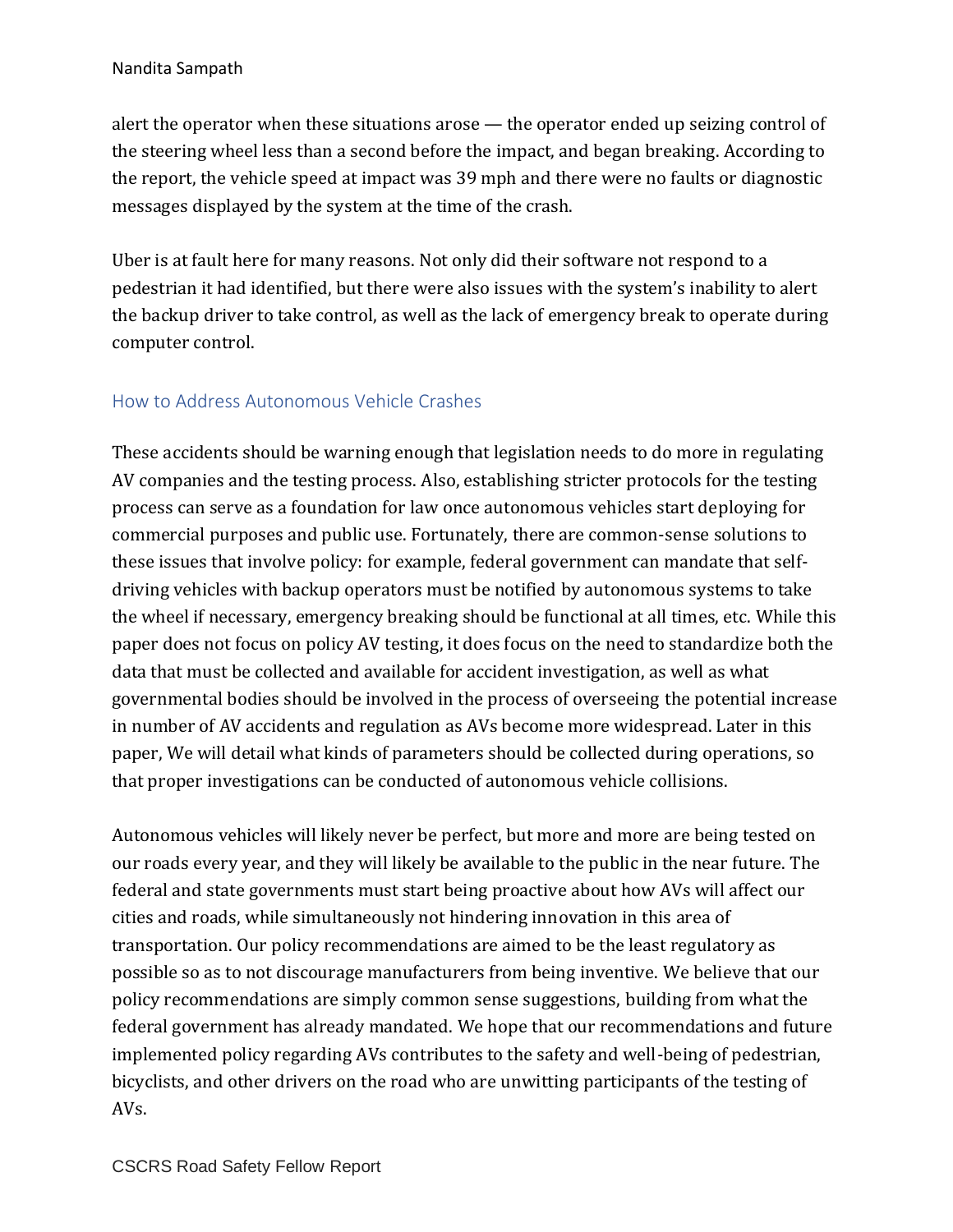### <span id="page-4-0"></span>Background on AV technologies:

Before we go into detail regarding our policy recommendations concerning AVs at a more technical level, it is helpful to give some background on AV technology itself. Many commercial vehicles have automated functions like parallel parking assistance, blind spot detection, and collision mitigation braking systems. The NHTSA has developed a five-part continuum on AV technology's different levels of automation and their respective benefitsv:

- **Level 0:** No automation zero autonomy; the driver performs all driving tasks.
- Level 1: Driver assistance vehicle is controlled by the driver, but some driving assist features may be included in the vehicle design.
- **Level 2:** Partial automation vehicle has combined automated functions, like acceleration and steering, but the driver must remain engaged with the driving task and monitor the environment at all times.
- **Level 3:** Conditional automation Driver is a necessity, but is not required to monitor the environment. The driver must be ready to take control of the vehicle at all times with notice.
- **Level 4:** High automation the vehicle is capable of performing all driving functions under certain conditions. The driver may have the option to control the vehicle.
- Level 5: Full automation the vehicle is capable of performing all driving functions under all conditions. The driver may have the option to control the vehicle.

When the average person sees or hears of autonomous vehicles being tested on the road by companies like Tesla, Uber, and Waymo, these vehicles generally fall under Levels 2 and 3. The end-goal for most of these companies is to eventually deploy Level 5 vehicles. Waymo (owned by Google) has recently been granted permission to deploy fully autonomous vehiclesvi in certain areas, without a human driver, in the Mountain View area in California, making the vehicle most likely fall under the Level 4 category.

## *Our policy recommendations in this paper will be applicable to all vehicles from levels 2 to 5.*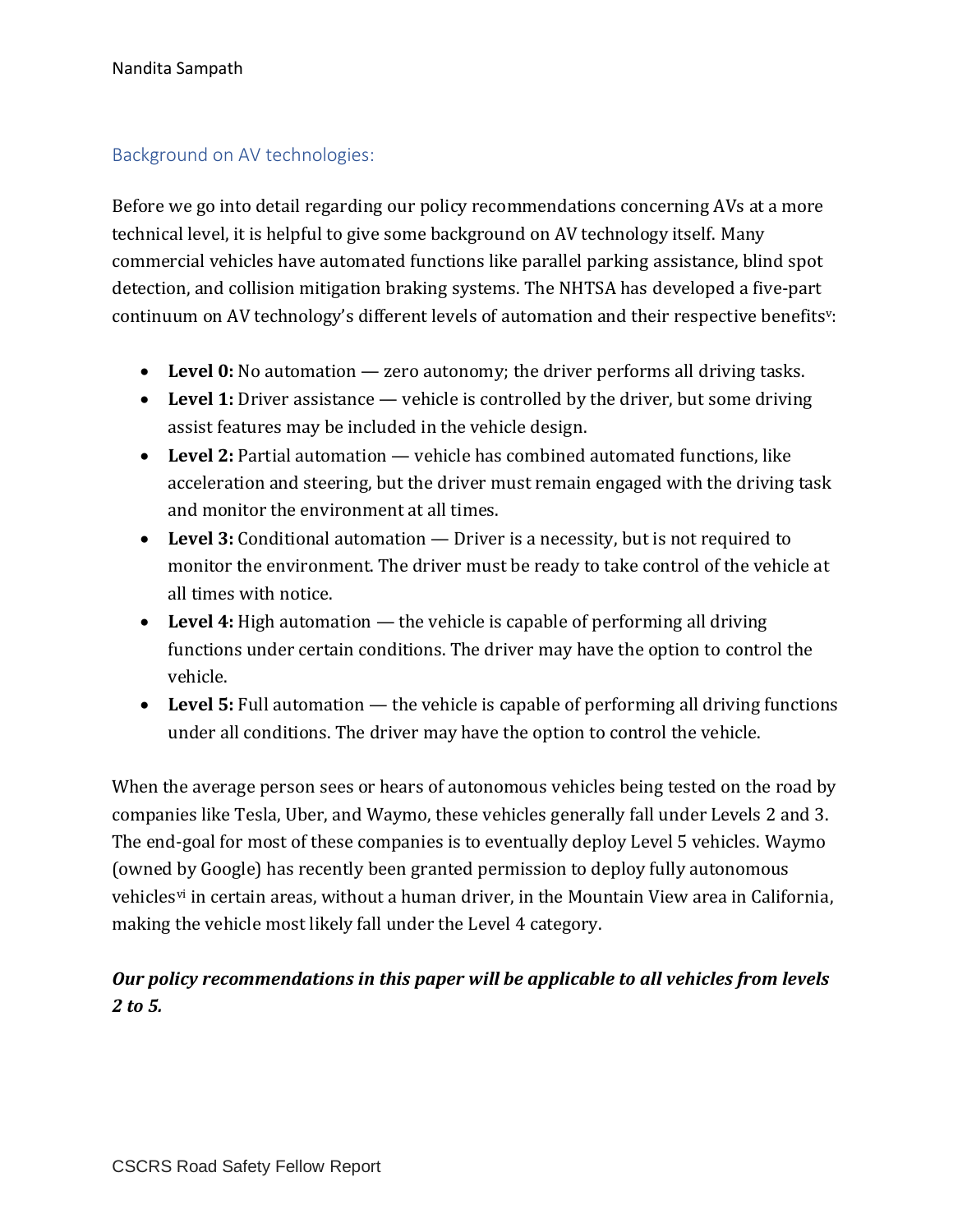# <span id="page-5-0"></span>How do autonomous vehicles work?

Autonomous vehicles sense their surroundings mainly using a combination of three technologies: LiDAR, radar, and cameras. We will discuss how each technology works, including its pros and cons, and what technologies the most well-known AV companies are currently using.

**LiDAR** – LiDAR (Light Detection and Ranging) is the technology that is used by most major AV companies. The technology uses lasers to send out millions of pulses of light per second, and then measures the amount of time it takes for the light to bounce off an object and return to the sensor. It can then calculate the distance from the object to the vehicle<sup>vii</sup>. The device is usually placed on top of cars and is then able to map a 360 degree view of its surroundings. It can generate a precise three-dimensional rendering of the object, regardless of whether it is a pedestrian or a mountain. The technology has been around for decades, but has gotten so advanced that it is able to tell which direction a pedestrian is facing and predict which way it will walk. Waymo uses LiDAR, and its technology allows the detection of hand signal from bicyclists which then allows to vehicle to make decisions accordingly<sup>viii</sup>.

There are a few downsides to LiDAR, however. LiDAR is one of the more expensive technologies AVs use compared to Radar and cameras. Uber currently use Velodyne's sensor<sup>ix</sup>, which costs around \$80,000<sup>x</sup>. LiDAR systems also contain moving parts, creating more chances for error. Fog and snow also inhibit the sensor, so for the moment LiDAR's capabilities are weather dependent



*Figure 1: Example of LiDAR's perception of its surroundings (https://spectrum.ieee.org)*



*Figure 2: LiDAR units on top of Waymo cars (https://wsj.com)*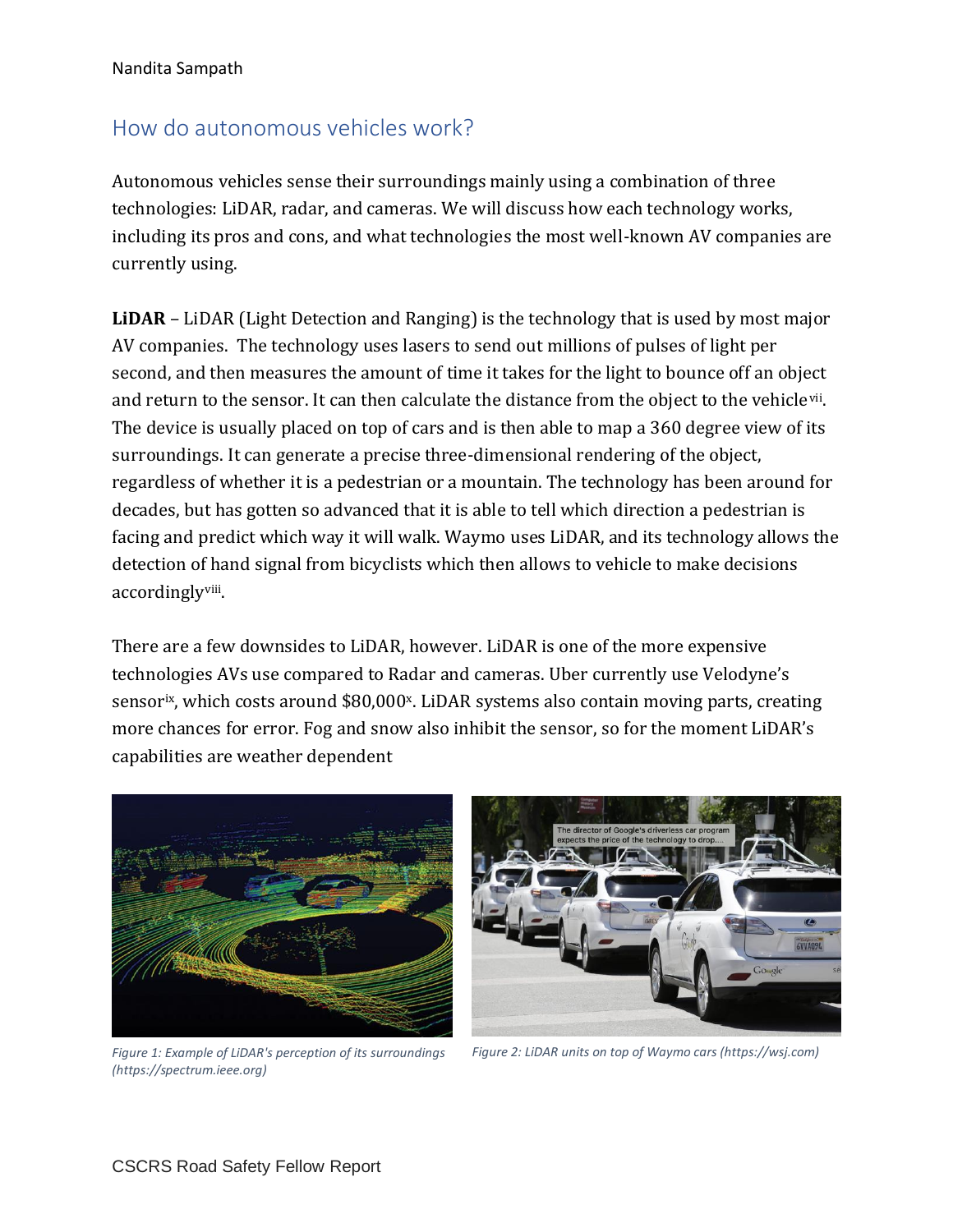**Radar –** Radar works similarly to LiDAR, but it sends out radio waves instead of light. Radio can pass through snow and fog, making it more resistance to interference during adverse weather conditions. Radar also works identifying objects as much farther distances than other technologies because the waves have less absorption compared to light waves when they come into contact with objects<sup>xi</sup>. However, it is not as sensitive as LiDAR to smaller objects, and is generally used to identify larger objects like cars<sup>xii</sup>.

**Camera Systems** – Some companies choose to be more dependent on cameras for their perception systems. Vehicles generally use multiples cameras placed at different angles to provide the autonomous system a 360 degree view of their surroundings. The twodimensional images provided by the cameras is then run through computer vision algorithms that creates a three-dimensional mapping of the vehicle's environment. Cameras systems have the advantages of being able to see lane marking , read road signs, and identify colors<sup>xiii</sup>. The cameras themselves are also fairly cheap, although processing power is more costly (but still not as expensive as LiDAR and most radar systems). However, there are downsides to using systems made up only of cameras. These systems struggle in poor weather conditions, since rain and fog can block the vehicle's surroundings from the camera sensors. For this reason, companies often use camera systems in conjunction with LiDAR or radar for the added benefits of increased accuracy in depth perception and ability to perform better in diverse weather conditions.

### <span id="page-6-0"></span>What technologies do most companies use?

These technologies have their pros and cons, and companies have optimized accuracy when imaging their environments by placing combinations of these technologies in their vehicles.

Most companies including Waymo, Uber, and Cruise Automation (owned by General Motors) use a combination of LiDAR, radar, and camera systems for their perception systems<sup>xiv</sup>. And furthermore, each company purchases LiDAR, radar, and camera systems from a variety of manufacturers. Tesla is one of the few companies that has eschewed using LiDAR, and has cited cost and the bulkiness of the technology as reasons for doing  $so^{xy}$ . They instead use cameras and radar for their perception systems.

The overview of technologies used by AV companies in this paper is meant to make clear that it will be difficult to address each technology itself when creating legislation, because each company uses widely different methods to perceive the vehicle's surrounding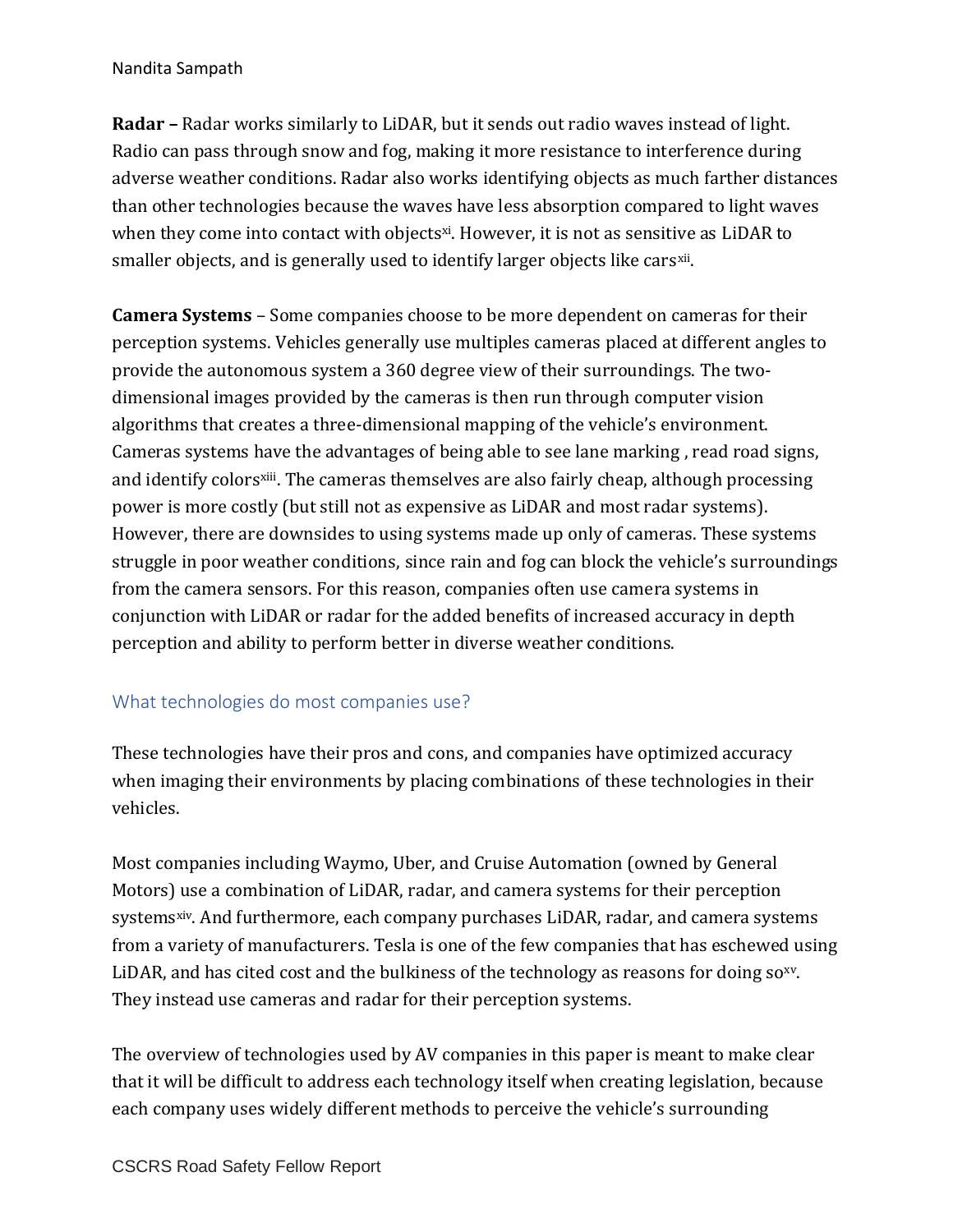environments. It is best to write regulations that are not technology-dependent, for the reasons that it is simply too difficult to encompass the diversity in technology when thinking about accident investigation efficiency, and also because our and the NHTSA's regulations are not mean to inhibit innovation by AV manufacturers by placing rules on the technology itself, and furthermore inhibit innovation by the various manufacturers of LiDAR, radar, and camera systems. In the next section of this paper, we will address what kinds of data the federal government should mandate during being collected during operation of these vehicles and how it should be done. The suggested parameters will not be technology dependent so that we are avoiding regulating the technology itself, and we are therefore able to specify the data we want regardless of the technology the vehicle uses.

# <span id="page-7-0"></span>Proposal for Regulating Data Collection and Transfer of Data:

In order for external investigations to run as smoothly and efficiently as possible, we suggest NHTSA mandates the AVs to collect and store certain kinds of data that can be made available to investigative committees after an accident. The NHTSA already has some regulations in place, but we suggest stricter regulations in this paper that should apply to all AVs. Here, we will go into detail on how that should be done and what kinds of data should be tracked and saved during the operation of AVs, and importantly, specify a format in which this data must be saved so that investigative committees will be able to easily analyze the cause of the accident.

The NHTSA has coined the term "Event Data Recorders" (EDRs) to refer to the device most vehicles have installed which collects information for a brief period of time in the event of an accident. EDRs differ from flight recorders, or black boxes, in aircrafts (which are regulated by the International Civil Aviation Organization) in that they only save information in the occurrence of an accident, while flight recorders collect and save data continuously during the vehicle's operation. Most EDRs only record data around the time of an accident.

EDRs and flight recorders have been around for decades. Currently, over 90% of new cars sold in the United States have some form of EDRs installed<sup>xvi</sup>. However, the installation of them is completely voluntary by the manufacturers. The NHTSA has regulations in place concerning those who choose to install EDRs. There are currently 15 data points that are mandated if the manufacturer chooses to install an EDR which includes speed at impact,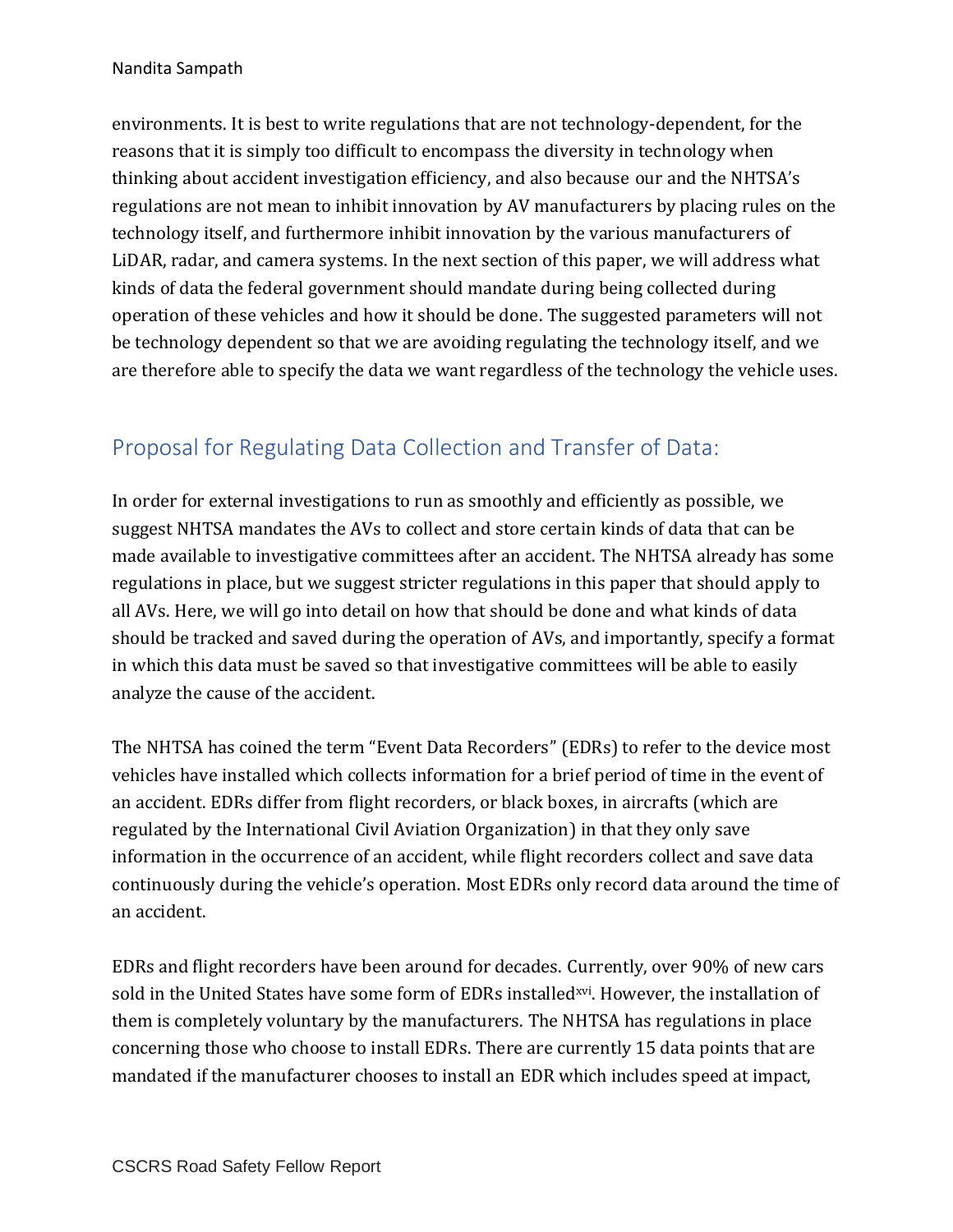whether the brakes were applied, and whether seat belts were used<sup>xvii</sup>. The NHSTA requires this data be saved in a particular format:

**Required Essential Data Elements and Formats** 

| Item           | ггэдин эм бээгийн байн битнэйтэ ани т огшигэ                                                        | <b>Recording</b>         | Sampling |                         |               |                   |        |
|----------------|-----------------------------------------------------------------------------------------------------|--------------------------|----------|-------------------------|---------------|-------------------|--------|
| $\#$           | <b>Data Elements</b>                                                                                | Time*                    | Rate     | Range                   | Accuracy      | <b>Resolution</b> | Filter |
| $\mathbf{1}$   | Delta-V, Longitudinal                                                                               | $0 - 250$ ms             | 100/s    | -100 to $100$<br>km/h   | $+5%$         | $1 \text{ km/h}$  | N.A.   |
| $\overline{c}$ | Maximum delta-V, Longitudinal                                                                       | $0 - 300$ ms  N.A.       |          | $-100$ to $100$<br>km/h | $± 5\%$       | $1 \text{ km/h}$  | N.A.   |
| 3              | Time, Maximum delta-V, Longitudinal                                                                 | $0 - 300$ ms N.A.        |          | $0 - 300$ ms            | $±$ 3 ms      | $2.5$ ms          | N.A.   |
| $\overline{4}$ | Speed, vehicle indicated                                                                            | $-5.0$ to 0 s            | 2/s      | $-200$ to $200$<br>km/h | ± 1 km/h      | $1 \text{ km/h}$  | N.A.   |
| 5              | Engine throttle, % full (accelerator pedal<br>$%$ full)                                             | $-5.0$ to 0 s            | 2/s      | $0 - 100\%$             | ± 5%          | $1\%$             | N.A.   |
| 6              | Service brake, on/off                                                                               | $-5.0$ to $0s$           | 2/s      | On/off                  | N.A.          | N.A.              | N.A.   |
| $\overline{7}$ | Ignition cycle, crash                                                                               | $-1.0 s$                 | N.A.     | $0 - 60,000$            | $\pm$ 1 cycle | 1 cycle           | N.A.   |
| $\,8\,$        | Ignition cycle, download                                                                            | At time of<br>download   | N.A.     | $0 - 60,000$            | $+1$ cycle    | 1 cycle           | N.A.   |
| 9              | Safety belt status, driver                                                                          | $-1.0 s$                 | N.A.     | On/off                  | N.A.          | On/off            | N.A.   |
| 10             | Frontal air bag warning lamp                                                                        | $-1.0 s$                 | N.A.     | On/off                  | N.A.          | On/off            | N.A.   |
| 11             | Frontal air bag deployment time, Driver<br>(1 <sup>st</sup> stage, in case of multi-stage air bags) | Event                    | N.A.     | $0 - 250$ ms            | $\pm 2$ ms    | 1 ms              | N.A.   |
| 12             | Frontal air bag deployment time, RFP<br>$(1st stage, in case of multi-stage air bags)$              | Event                    | N.A.     | $0 - 250$ ms            | $+2$ ms       | 1 <sub>ms</sub>   | N.A.   |
| 13             | Multi-event, number of events (1 or 2)                                                              | Event                    | N.A.     | 1, 2                    | N.A.          | 1, 2              | N.A.   |
| 14             | Time from event 1 to 2                                                                              | As needed                | N.A.     | $0 - 5.0 s$             | 0.1 s         | 0.1 s             | N.A.   |
| 15             | Complete file recorded (yes or no)                                                                  | After Other N.A.<br>Data |          | Yes/no                  | N.A.          | Yes/no            | N.A.   |

s: second; ms: millisecond; km/h: kilometer per hour; RFP: right front passenger; N.A.: not applicable \* Relative to time zero

The NHTSA also requires up to 30 additional parameters to be recorded if the vehicle containing an EDR has the capability to acquire this data. These data elements include (generally from time a couple seconds before event until impact) steering wheel angle, seat position of the driver, engine RPM, and vehicle roll angle.

**We recommend that NHTSA mandates that all AVs from Levels 2–5 that contain airbags should have Event Data Recorders (EDRs), as well as buses and heavy duty vehicles that fall under these automation categories.** And furthermore, the data pointsxviii that are already mandated are incredibly useful for accident investigation, but we believe more kinds of parameters should be collected to more efficiently conduct accident investigations. **Along with the parameters that the NHTSA already mandates, we suggest they mandate the collection of data,** *if the vehicle is capable of acquiring this*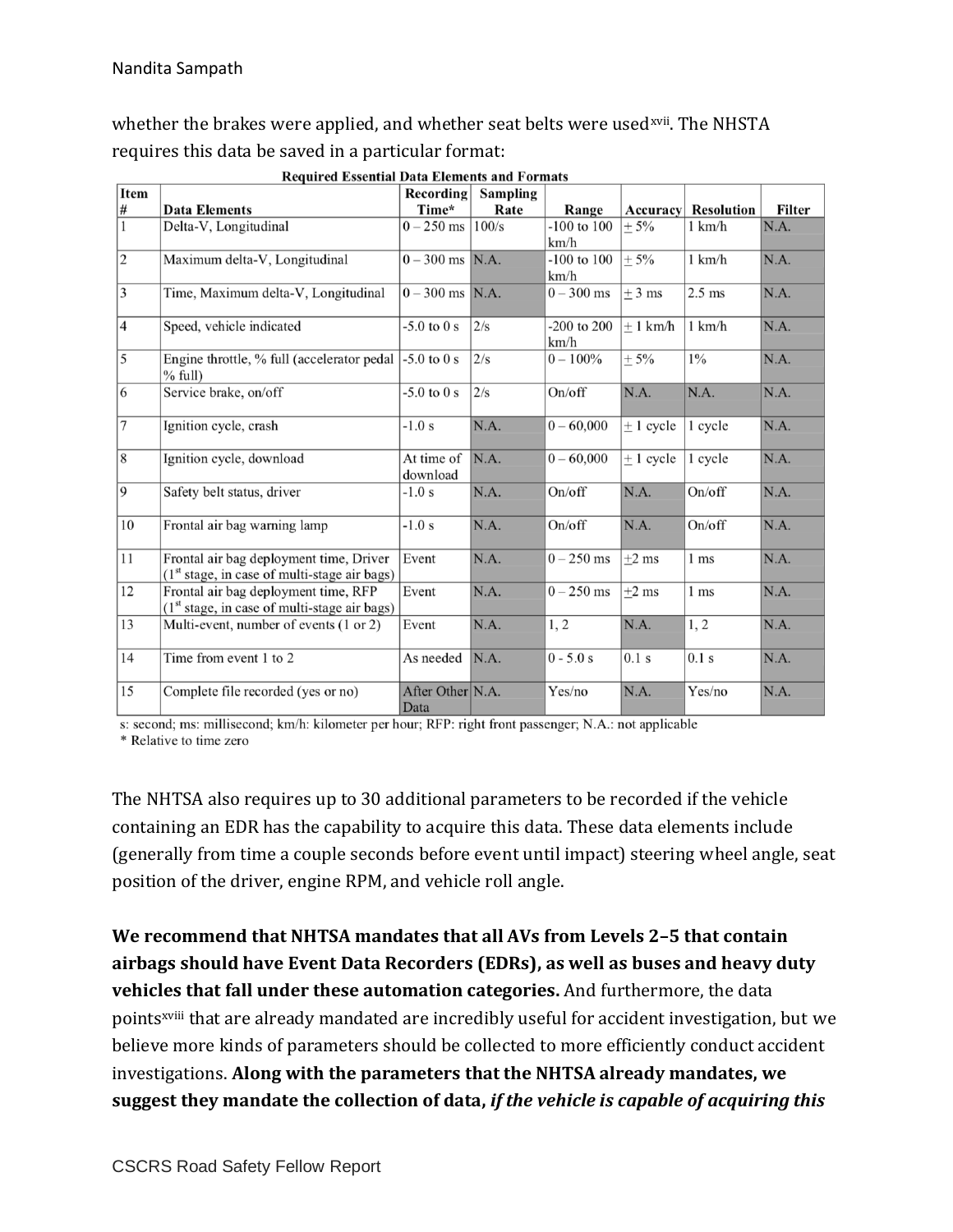*data***, concerning all vehicles and pedestrians the AV identifies in its path**, and specify how the software classifies the object (such as bicycle, pedestrian, another vehicle, etc.) as well as their estimated locations with respect to the vehicle (specifying a reference point on the vehicle) and estimated speeds and directions they are moving in. The output format is specified in [Table 1](#page-10-0).

With these additional data points, we believe if the investigation agencies are given access to this data, they will better be able to create their own picture of how the accident occurred, and therefore will be able to conduct external regulations with more efficiency and will not have to ask and receive data from the companies that might be in a format difficult to extract useful information from. While the data collection we have suggested may not be sufficient to completely determine accident causes in all cases, there is a tradeoff between company privacy and efficient accident investigation. We will discuss more about privacy-related issues at the end of this section.

It is unreasonable to expect vehicles to store this information from the beginning of operation, or when the engine turns on. There will simply be too many data points and require huge amounts of storage space, putting an undue burden on manufacturers of EDRs. **Therefore we suggest that vehicles do monitor this information continuously, but only store the last two minutes of information in the EDRs and override data that goes farther back than the two minute limit.** Not only should they save the last two minutes, but they should **save data at a rate of at least 4 Hz** or every 0.25 seconds. According to the paper by the Swedish National Road and Transport Research Institute, modern vehicles can collect data up to 10 Hz, so "a 4 Hz limit is not an excessive burden" xix.

**When the event of the vehicle making contact with another object occurs, this should trigger the EDR to stop overriding the data** — essentially, the EDR should have saved this data two minutes leading up to the accident. **From the moment of impact until the vehicle stops moving, the EDR should continue to record and save the same parameters** in addition to the previously saved two minutes of data.

These parameters would be collected along with the NHTSA's current mandate of the 15 parameters. The NHTSA has specified data collection time lengths and frequencies if an accident occurs. We will not be suggesting changing the length of time here or other changes to this current mandate, because these parameters are specifically crash related (such as deceleration rate and airbag deployment time). We believe the current regulations are sufficient for third party accident investigation. However, the additional parameters we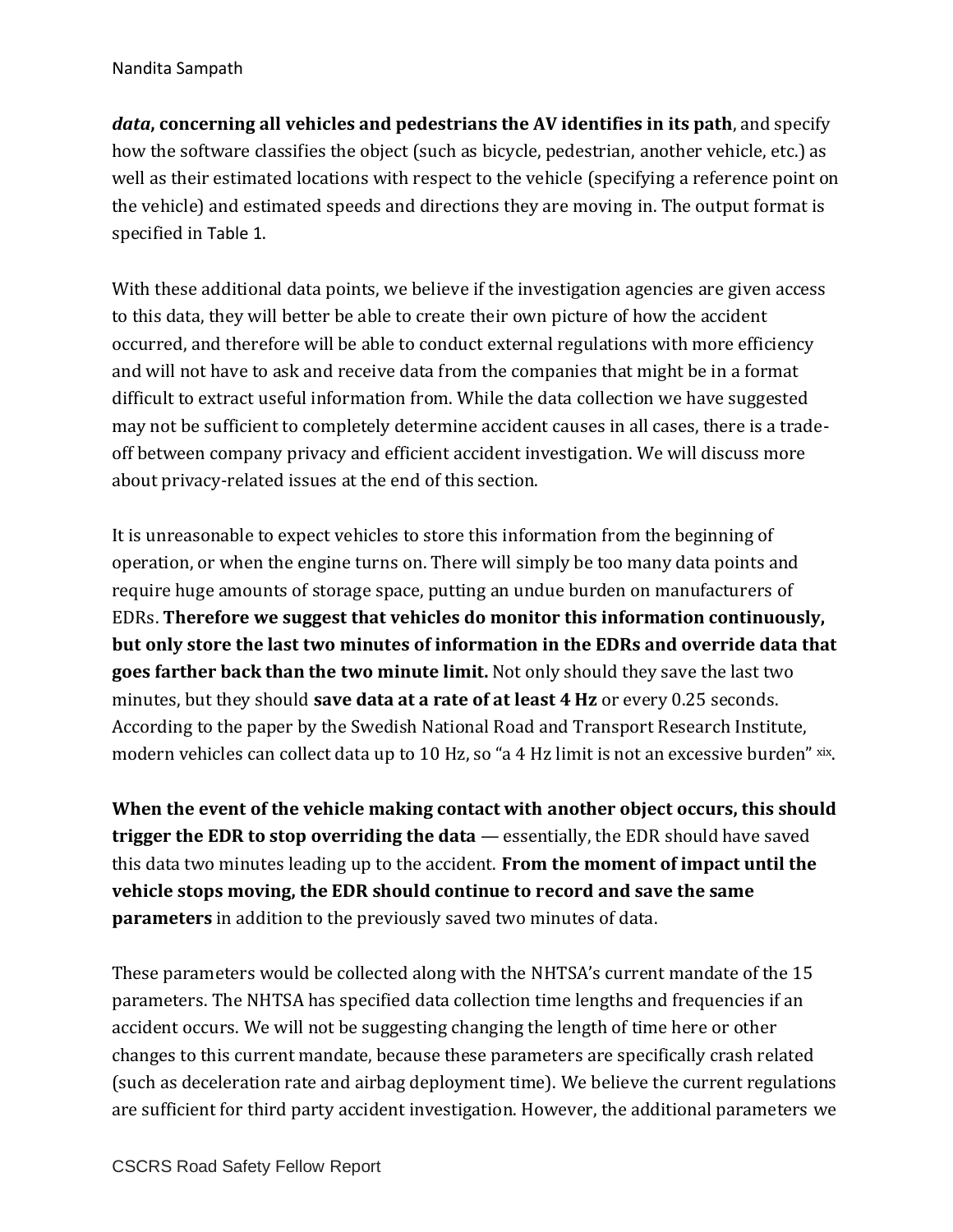#### Nandita Sampath

have proposed will provide investigators with a better picture of the vehicle's surroundings leading up to the accident (which we believe the current regulations are lacking), along with the accident data itself already specified by the NHTSA.

While two minutes of recorded data might seem like an arbitrary time, it is a trade-off between storage space and information. Obviously, the more data investigative committees have, the better. However, it is generally safe to say that two minutes of data starting from the crash — the vehicle coming in contact with another object — is sufficient for encapsulating both data from the accident and the related information leading up to the accident.

While most AV software already collects this data we have specified since this is necessary in order for the vehicle to make decisions, different manufacturers likely store and format this information in various ways. Simply collecting and storing the raw data is generally unusable for third party investigators who may not be aware of identifiers and data points the code outputs, particularly if the output is binary code. A standardized output is necessary for investigators to make sense of the data:

| Timestamp | <b>Vehicle</b> | Object                | <b>Object</b>   | <b>Object</b>   | <b>Estimated</b>    | <b>Estimated</b> |
|-----------|----------------|-----------------------|-----------------|-----------------|---------------------|------------------|
|           | Reference      | <b>Classification</b> | <b>Position</b> | <b>Distance</b> | <b>Movement</b>     | Speed of         |
|           | Point          |                       | from Ref        | from Ref        | <b>Direction of</b> | <b>Object</b>    |
|           |                |                       | Point           | Point           | <b>Object</b>       | (m/s)            |
|           |                |                       | (degrees)       | (m)             | (degrees)           |                  |
| $-35.5s$  | Middle of      | Car                   | 330             | 8               | 90                  | 16               |
|           | front          |                       |                 |                 |                     |                  |
|           | bumper         |                       |                 |                 |                     |                  |
|           |                | pedestrian            | 85              | 5.3             | 20                  | 1.4              |

<span id="page-10-0"></span>*Table 1: Suggested Parameters for AV Data Collection with Example Data*

**Timestamp:** This data will be saved from two minutes prior to the event, the impact of the vehicle with another object, and will continues to be recorded until the vehicle stops moving. Data will be saved at a rate of 4 Hz.

**Vehicle reference point:** Specifies a point on the vehicle at which other parameters are calculated from. Can be anywhere on the vehicle as long as clearly noted.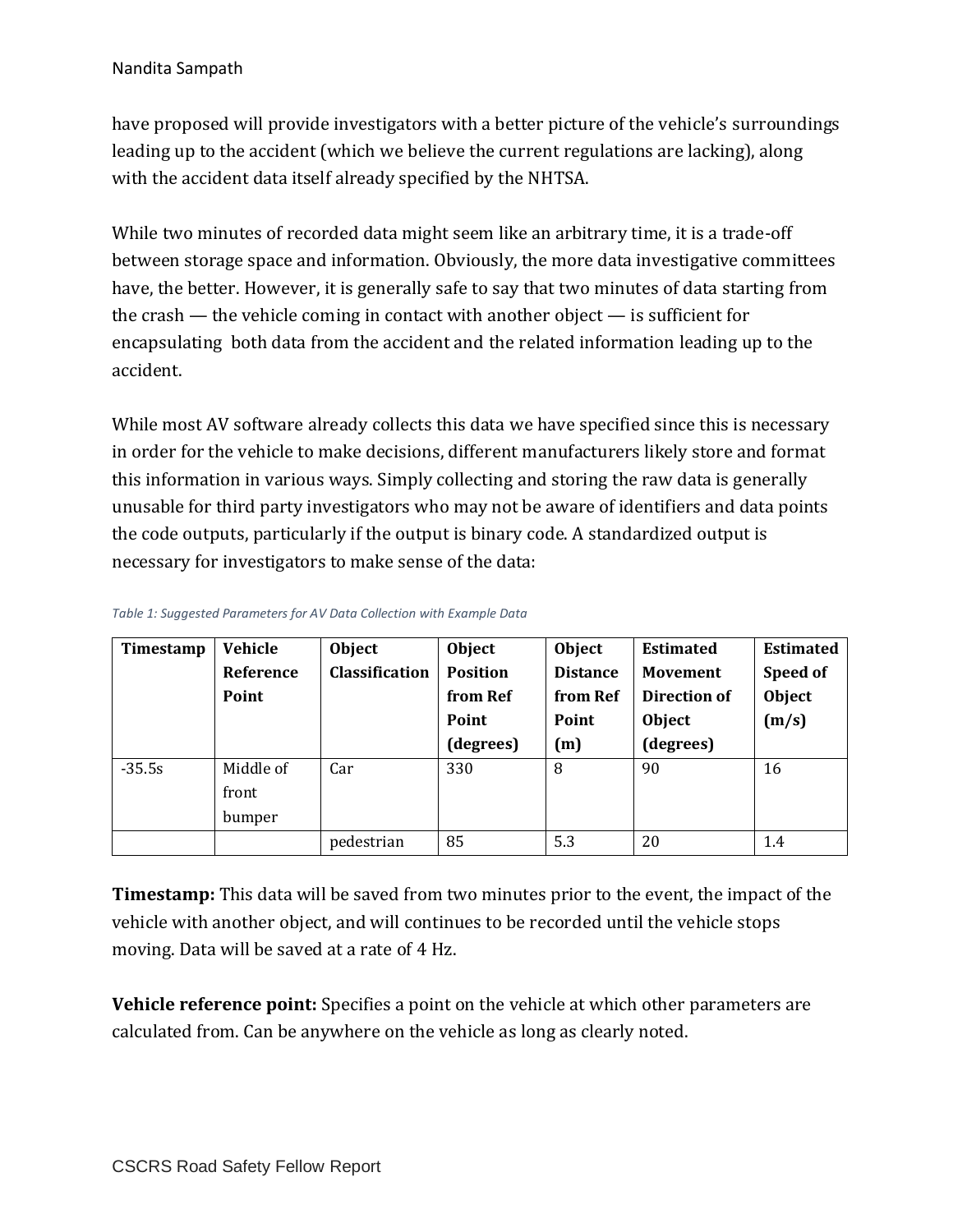**Object Classification:** Specifies the type of object detected by the perception system. Should be as specific as the software is able to identify. Examples include, car, bus, pedestrian, motorcycle. All objects identified and their corresponding data must be displayed at any given timestamp.

**Object Position From Reference Point:** Denotes the angle at which object identified is located from the reference point on the vehicle. The polar coordinate system is used: to the right is 0 degrees, straight ahead is 90 degrees, etc.

**Object Distance From Reference Point:** Denotes radial distance of closest point on detected object to vehicle reference point.

**Estimated Movement Direction of Object:** Denotes estimated direction of movement of identified object in degrees, with respect to vehicle's own coordinate system.

**Estimated Speed of Object:** Denotes the estimated speed of the identified object.

With the variety of technology being used in AVs that varies from company to company, it is difficult to write legislation that fully takes into account the nuances of each technology. Therefore, our proposed regulations are not technology-specific, but rather mandates the collection and transfer of certain kinds of data most vehicles are likely doing already, and presents it in a format that is usable for investigative committees. Considerations like requiring upload of camera data and/or radar and lidar data were considered for this paper, but ultimately the diversity in technology would likely lead to confusion regarding standardized outputs across all manufacturers and might hinder companies from using certain kinds of technologies. Requiring and standardizing camera data would also lead to confusion, since different companies have various numbers of cameras and place them in diverse locations. There may also be privacy concerns regarding camera data, since mandating the collection and transfer to investigative party might lead to identification of certain people in the vehicles' line of sight. We also considered mandating displaying system decisions (such as breaking, changing directions) in the event of an accident, but the data points already mandated by the NHTSA contain steering wheel angles and whether or not the brakes were applied, including the timestamp, and we thought these would be sufficient in determining how the vehicle's software and hardware responded in this event.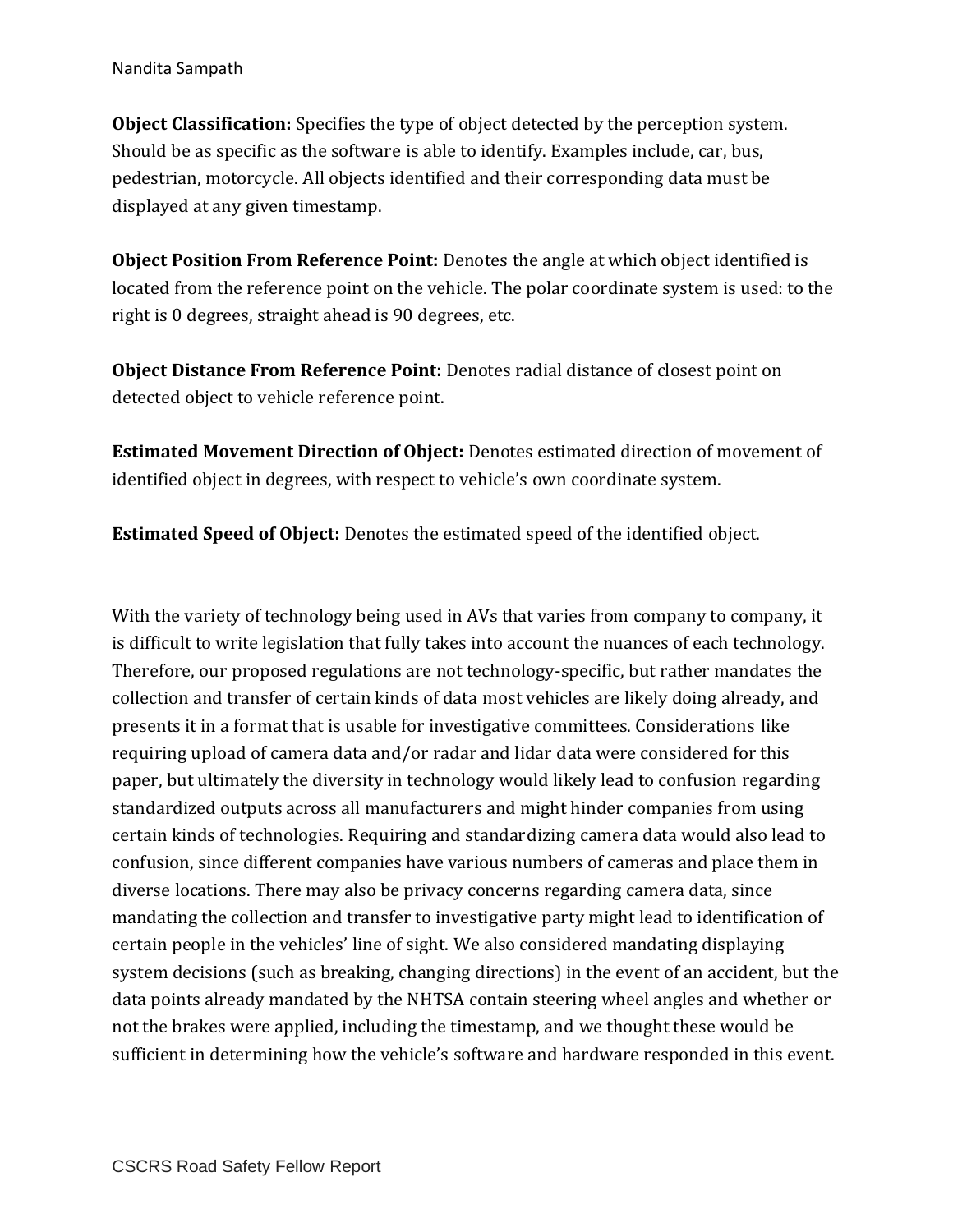#### Nandita Sampath

### <span id="page-12-0"></span>Data Extraction

EDR locations within vehicles are currently left to the discretion of manufacturers, but are generally placed in well-protected areas of the vehicle so that they are likely to survive an accident (although they has several sensors that are located throughout the vehicle that perform different functions)<sup>xx</sup>.

The NHTSA currently states that "each manufacturer of a motor vehicle equipped with an EDR shall ensure by licensing agreement or other means that a tool(s) is commercially available that is capable of accessing and retrieving data stored in the EDR that are required by this part. The tool(s) shall be commercially available not later than 90 days after the first sale of the motor vehicle for purposes other than resale."xxi

The current extraction process is still applicable with our additional suggested parameters. We will not be suggesting alternative methods of data extraction because we think standardizing the process for data extraction may hinder the innovation of extraction tools and EDRs themselves.

#### <span id="page-12-1"></span>Privacy concerns:

Manufacturers and vehicle owners have the concern that requiring collection of certain kinds of data might infringe upon rider and company privacy.

In 2015, President Obama signed into law the Driver Privacy Act. The law ensured that the information contained within an EDR cannot be freely accessed by anyone other than the owner or lessee. There are a few exceptions including<sup>xxii</sup>:

- 1) as authorized pursuant to a court authority subject to standards of admissible evidence
- 2) pursuant to the written, electronic, or recorded audio consent of the vehicle owner or lessee
- 3) to carry out investigations pursuant to federal law
- 4) to determine the need for, or facilitate, medical care in response to a car accident
- 5) for traffic safety research, as long as the personal information of the owner/lessee is not disclosed.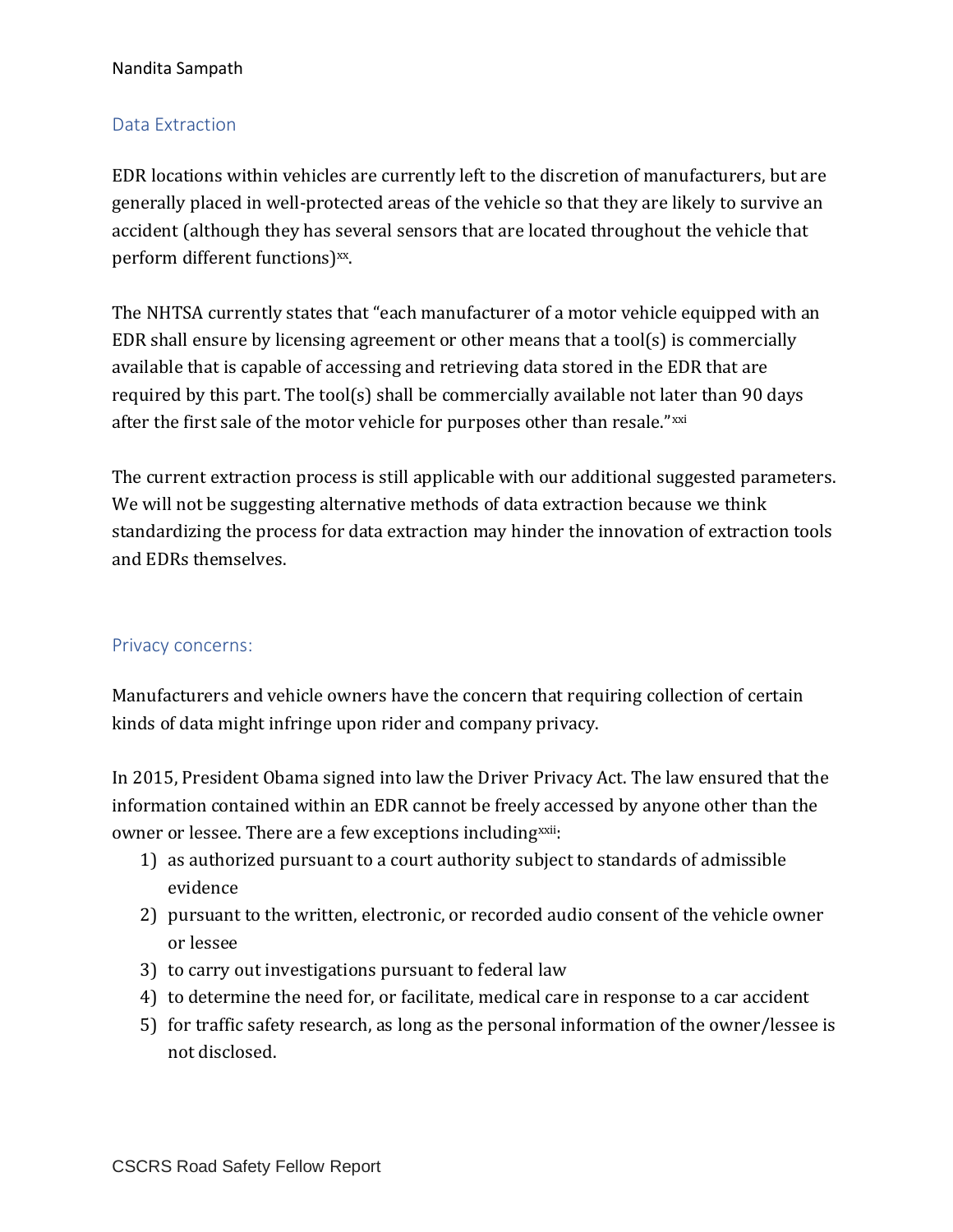#### Nandita Sampath

The NTSB can gain access to EDR information since they carry out federal investigations, but in most other cases it is necessary to first get permission from the vehicle owner/lessee before downloading the EDR data.

Unlike flight recorders that collect audio and video, the NHTSA mandates as well as our proposal for data collection do not require EDRs to contain any personal identification information. However, the vehicle identification number may be required to download information from the EDR<sup>xxiii</sup>.

Furthermore, the information we and the NHTSA have asked of AV companies will not expose the trade secrets of these companies, which is important for maintaining competition and innovation in this field. We specifically chose parameters that vehicles will be collecting anyway, regardless of whether they use cameras, LiDAR, radar, or any other kinds of sensors. The standardized format of the outputs and the information we ask for are not relevant to any specific kind of technology, and therefore company secrets will not be compromised by this regulation.

Other privacy concerns regarding EDRs are valid and significant. Insurance companies are already incentivizing consumers to install or purchase vehicles with EDRs by charging reduced rates<sup>xxiv</sup>. However, the trade-off here is the reduction in privacy since insurance companies use the data from EDR to calculate premiums. Customers are beginning to face a catch-22 situation by either choosing a loss of privacy or higher insurance premiums. Our proposal as well as future potential regulation by the NHTSA will likely exacerbate this situation by giving consumers no choice but to own or lease vehicles containing EDRs, and therefore are subject to a loss of privacy from insurance companies. However, since most new vehicles contain EDRs, this proposal will not make the situation much worse.

While in most cases we believe that privacy should be of the utmost concern to consumers and companies, these regulations we have suggested will promote more efficient accident regulation and lead to fewer injuries and loss of life. We believe the regulations given by the agency as well as our additions are justified, and in this case worth the trade-off for loss of privacy since the information provided will be invaluable to parties conducting crash investigations.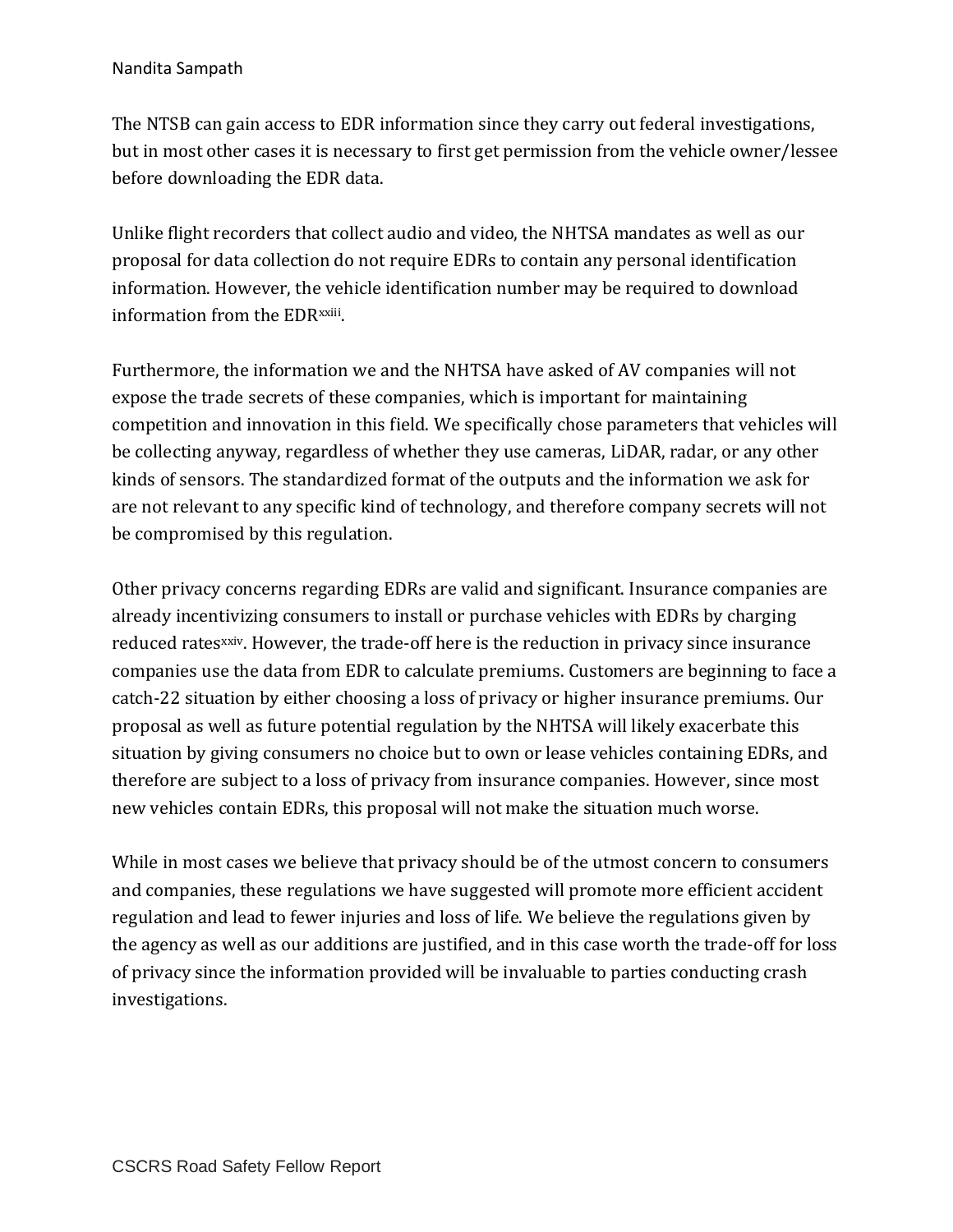# <span id="page-14-0"></span>Recommendation on how to improve AV crash investigation:

The NTSB (National Transportation Safety Board) is an independent U.S. government agency that is responsible for investigation civil transport accident investigation. They were established by Congress in 1967, first place within the Department of Transportation and then reestablished as a separate and independent entity, with the intent of effectively promoting a higher level of safety in transportation, and has since investigated accidents in the aviation, highway, marine, pipeline, and railway modes. They also issue safety recommendations, but do not have the formal authority to regulate the transportation industry. They claim that their "effectiveness depends on our reputation for conducting thorough, accurate, and independent investigations and for producing timely, wellconsidered recommendations to enhance transportation safety." xxv

## <span id="page-14-1"></span>How do NTSB investigations currently proceed?

NTSB's skill and dynamism in conducting accident investigations is due to their "Go Team." The Safety Board Go Team is composed of three to twelve specialists from the Board's headquarters in Washington D.C. who are assigned on a rotational basis to respond as quickly as possible to the scene of an accident<sup>xxvi</sup>. Each specialist on the team is responsible for a defined portion of the investigation. In the case of an aviation accident, the specialties include weather, human performance, operations, systems, etc. Each investigator is the head of a working group in their area of expertise, and these groups are made up of representatives of parties to the investigation such as the vehicle and part manufacturers. Further groups can be created at the accident scene, such as vehicle performance, maintenance records, and eyewitnesses. Specialist for highway crashes include a truck or bus mechanical expert and highway engineers.

The working groups remain at the accident scene as long as necessary, which could be from a few days to several weeks. They then return to D.C., and begin analysis and drafting a proposed report that goes to the Safety Board itself about 12 to 18 months after the accident date. They can issue safety recommendations at any time during the course of the investigation.

The NTSB designates other organizations and external parties to participate in its investigations to create a well-rounded investigation that covers the bases of information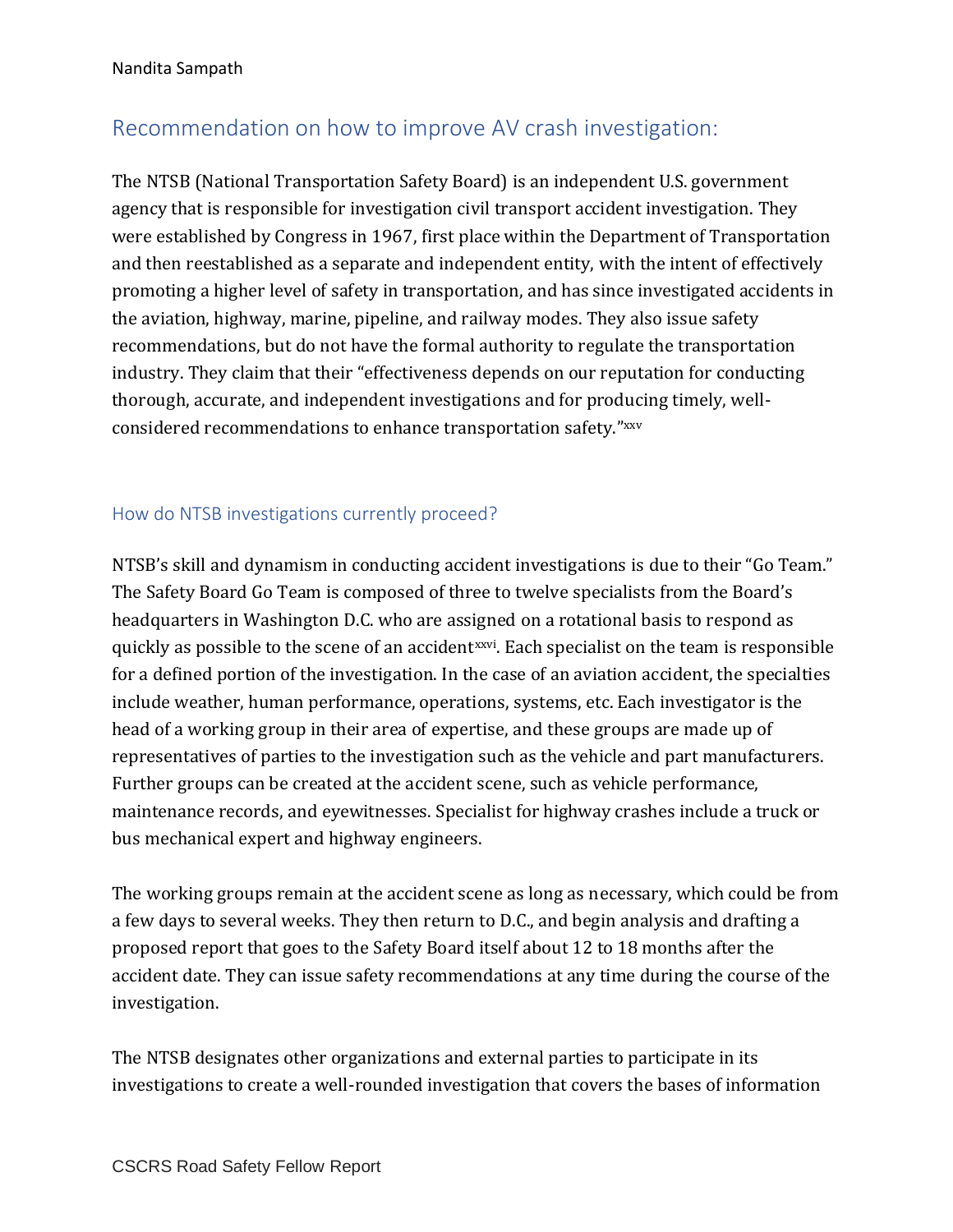that the NTSB might be deficient in. This "party system" has become integral to the NTSB since transportation systems have become more multifaceted and organizations more interconnected. The NTSB exercises complete control over which organizations it designates as a party in the investigation. In fact, they removed Tesla as a party to their investigation of a Tesla Model X fatal crash in Mountain View in March 2018 because Tesla released investigative information before it was approved by the NTSB xxvii.

One of the most important results of the NTSB's investigations is their accident reports. Each report produced is generally concerned with a specific accident (in the case of AV investigations). Reports generally discuss events leading up to the accident, states of the driving systems, and probable causes of the accident only after the analysis is completed.

## <span id="page-15-0"></span>How to address AV accident investigation in the future as road testing and deployment get more popular:

There are currently at least 30 U.S. cities that have AV testing programs underway, and dozens more are preparing to address how AVs will impact their cities by planning and enacting legislation<sup>xxviii</sup>. And in California since 2014, there have been about 38 AV-related accidents in which the AVs were moving while in autonomous mode and driving on their own. However, only in one case was the accident caused by the technology itself; the rest of the accidents were caused by humans (for example, a driver rear ending the AV). There were also 24 accidents in which the AV had stopped moving, but all cases were because of human error<sup>xxix</sup>.

It is likely that even as self-driving technology gets closer to faultlessness, humans error will still cause many accidents involving AVs. We cannot expect AVs to replace all manually driven cars overnight, so AVs and conventional vehicles must coexist on our roads. It is also likely that AV technology will never be completely perfect. And since more and more cities and states are planning to allow AV testing and we can expect in the near future for these vehicles to exist as a natural part of our cities, we must begin thinking about ways to conduct accident investigation efficiently as the number of AV-related incidents are likely to increase.

Of course, it is impossible to predict the accident likelihood of AVs once the technology becomes more widespread at this time, especially when this technology is still only being tested in a handful of cities across the U.S. The recommendations we are putting forth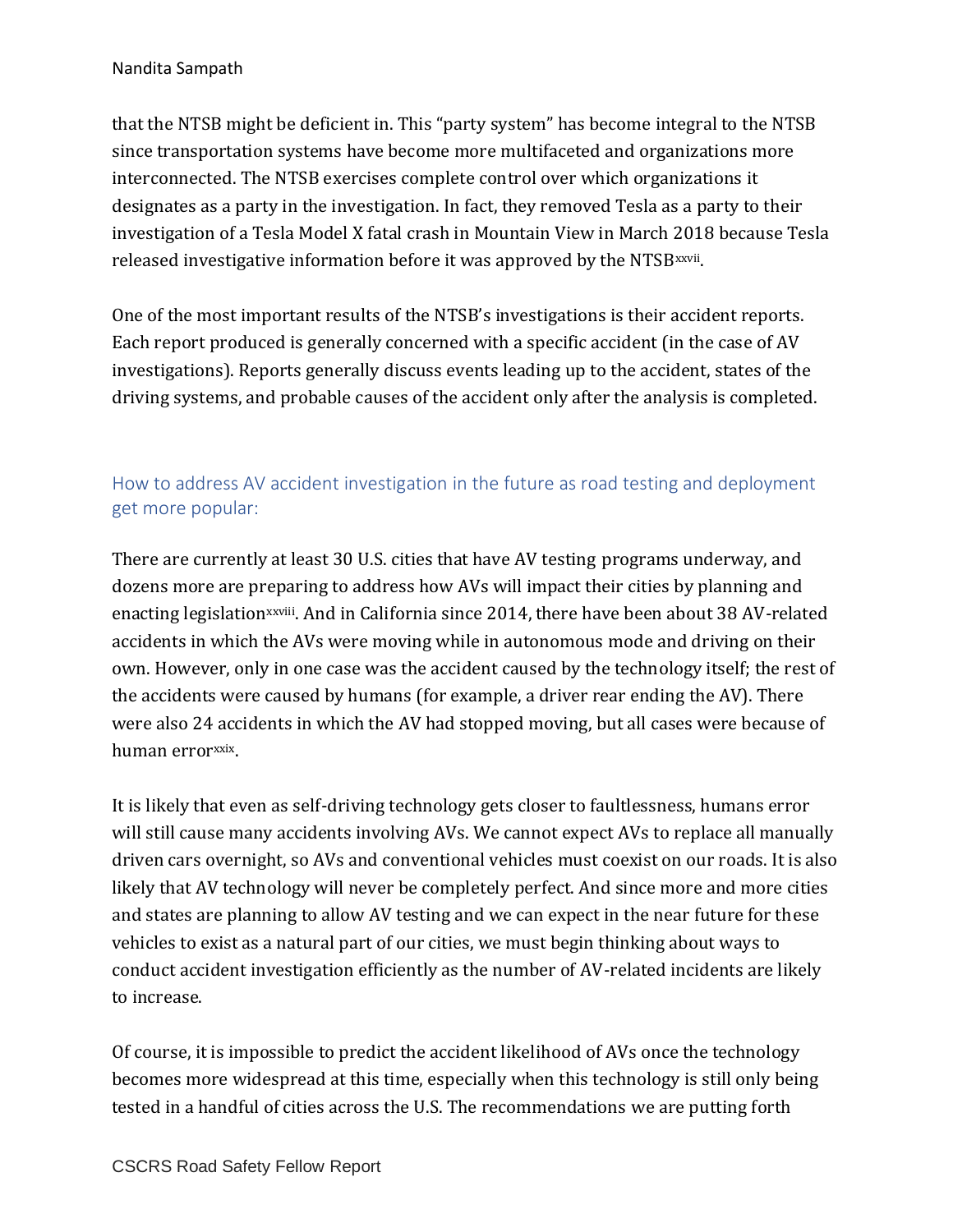concern hypothetical scenarios assuming that AVs become more and more common on our roads, and the accident count too burdensome for the NTSB to handle if it continues its practices in its current form.

There are a few ways in which we can think accident investigations and the NTSB can adapt to the increasing number of AV accidents:

- 1) Increase the number of "Go Team" members specifically for AV-related incidents. According to the NTSB website, the same teams that handle airline crashes also handle other investigations concerning highway, marine, and pipeline incidents. If the number of AV crashes increases significantly in the future, it might be beneficial to have multiple teams available at any time (still on a rotational basis) that are trained specifically for these kinds of accidents.
- 2) Consider having regional NTSB labs and offices across the U.S. and have Go Teams designated for these offices. Having localized teams would decrease the response time to accidents and would more efficiently address accidents that are within the range of the individual offices. Offices and labs could be placed judiciously so that each region contains a similar number of AVs. Of course, the number of regional offices and Go Teams needed would be entirely dependent on accident rates and the concentrations of AVs in different parts of the U.S.

Obviously, both of these scenarios require an increase in funding for the NTSB, but it would be a worthwhile investment for the government to make if AV accident rates do in fact increase.

Other options were considered such as having the NTSB delegate responsibility to other organizations such as state agencies and the like. Unfortunately, this would probably require new legislation that is unlikely to be passed in an efficient manner. Furthermore, the NTSB already has a stellar reputation because of their response protocols and objective and thorough methods of analysis. We believe the NTSB as an organization is capable of dealing with the increased numbers of AV accidents; we think it is likely that giving power to state agencies to deal with investigations might diminish the unbiased investigative procedures because there might not be standardized processes that all state agencies must adhere to. Therefore, investigative power must come from the federal level, and the NTSB already has robust protocols to deal with accident investigations efficiently. The two methods we have suggested above should be able to reasonably address the issue of increasing AV accident rates.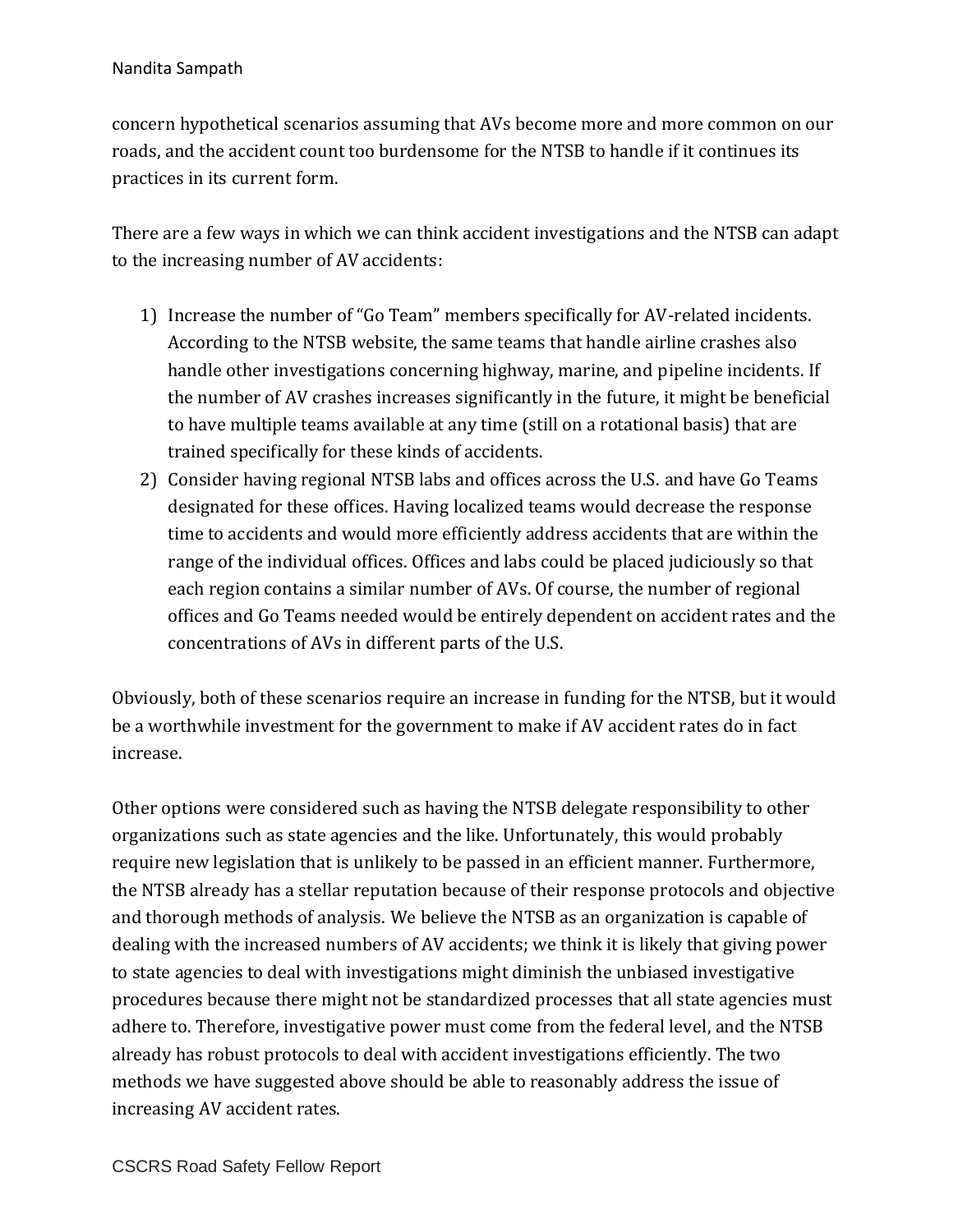# <span id="page-17-0"></span>Acknowledgements

Funding for this project was provided by UC Berkeley Safe Transportation and Research Education Center (SafeTREC) and the Collaborative Sciences Center for Road Safety (CSCRS), a U.S. Department of Transportation-funded National University Transportation Center led by the University of North Carolina at Chapel Hill's Highway Safety Research Center.

# <span id="page-17-1"></span>Appendix

 $\overline{a}$ 

<sup>i</sup> Kokalitcheva, Kia. "People Cause Most Self-Driving Car Accidents in California." Axios, 29 Aug. 2018, www.axios.com/california-people-cause-most-autonomous-vehicle-accidents-dc962265-c9bb-4b00 ae97-50427f6bc936.html.

ii "Office of Defects Investigation." NHTSA, 2017, static.nhtsa.gov/odi/inv/2016/INCLA-PE16007-7876.PDF.

iii Bomey, Nathan. "Driver Killed in Tesla Self-Driving Car Crash Ignored Warnings, NTSB Reports." USA Today, Gannett Satellite Information Network, 20 June 2017, www.usatoday.com/story/money/cars/2017/06/20/tesla-self-driving-car-crash/411516001/.

iv "Preliminary Report Highway HWY18MH010." NTSB, 2018, www.ntsb.gov/investigations/AccidentReports/Reports/HWY18MH010-prelim.pdf.

<sup>v</sup> "Automated Vehicles for Safety." NHTSA, NHTSA, 28 Nov. 2018, www.nhtsa.gov/technologyinnovation/automated-vehicles-safety.

v<sup>i</sup> Hawkins, Andrew J. "Waymo Gets the Green Light to Test Fully Driverless Cars in California." The Verge, The Verge, 30 Oct. 2018, www.theverge.com/2018/10/30/18044670/waymo-fully-driverless-car-permitcalifornia-dmv.

vii Quinn, James. "LIDAR." Self Driving Cars, 3 Oct. 2017, sites.tufts.edu/jquinn/2017/10/03/lidar/.

viii Brandt, Eric. "Lidar vs Radar: Pros and Cons of Different Autonomous Driving Technologies." The Drive, 12 Dec. 2017, www.thedrive.com/sheetmetal/16916/lidar-vs-radar-pros-and-cons-of-differentautonomous-driving-technologies.

<sup>ix</sup> Ramsey, Jonathon. "Lidar Maker Velodyne Is Confused by Fatal Uber Crash." Autoblog, Autoblog, 26 Mar. 2018, www.autoblog.com/2018/03/26/lidar-maker-velodyne-fatal-uber-crash/.

<sup>x</sup> Mitchell, Russ. "Lidar Costs \$75,000 per Car. If the Price Doesn't Drop to a Few Hundred Bucks, Driverless Cars Won't Go Mass Market." Los Angeles Times, Los Angeles Times, 11 Dec. 2017, www.latimes.com/business/la-fi-hy-ouster-lidar-20171211-htmlstory.html.

<sup>xi</sup> Neal, Ann. "LiDAR vs. RADAR." Sensors Magazine, 24 Apr. 2018, www.sensorsmag.com/components/lidar-vs-radar.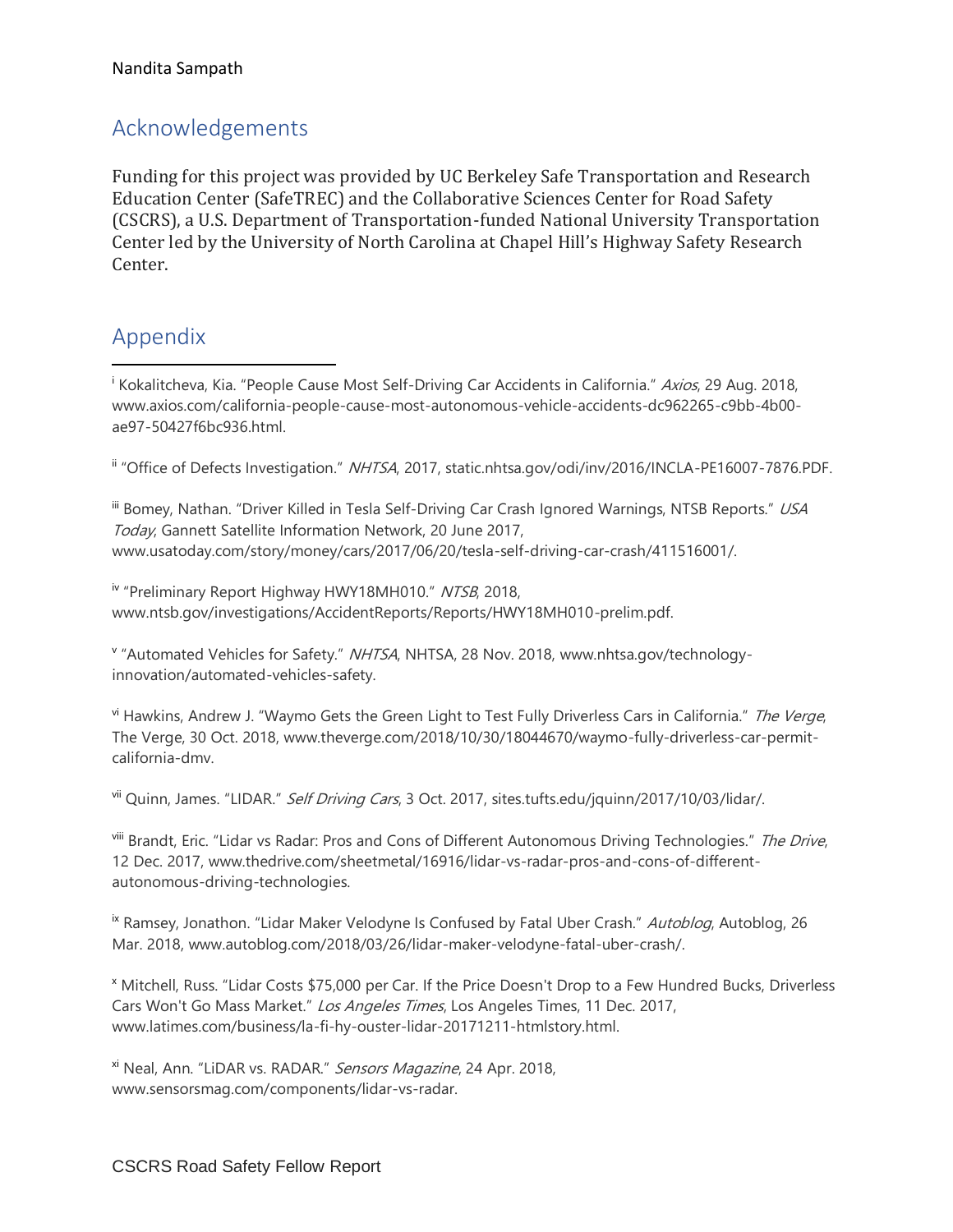$\overline{a}$ 

xii Coldewey, Devin. "Here's How Uber's Self-Driving Cars Are Supposed to Detect Pedestrians." TechCrunch, TechCrunch, 19 Mar. 2018, techcrunch.com/2018/03/19/heres-how-ubers-selfdriving-cars-are-supposed-to-detect-pedestrians.

<sup>xiii</sup> Quinn, James. "Cameras: The Eyes of Autonomous Vehicles." Self Driving Cars, 10 Oct. 2017, sites.tufts.edu/jquinn/2017/10/10/cameras-the-eyes-of-autonomous-vehicles/.

<sup>xiv</sup> Waymo. "Introducing Waymo's Suite of Custom-Built, Self-Driving Hardware." *Medium.com*, Medium, 16 Feb. 2017, medium.com/waymo/introducing-waymos-suite-of-custom-built-self-driving-hardwarec47d1714563.

xv Hawkins, Andrew J. "Elon Musk Still Doesn't Think LIDAR Is Necessary for Fully Driverless Cars." The Verge, The Verge, 7 Feb. 2018, www.theverge.com/2018/2/7/16988628/elon-musk-lidar-self-driving-cartesla.

xvi Kaste, Martin. "Yes, Your New Car Has A 'Black Box.' Where's The Off Switch?" NPR, NPR, 20 Mar. 2013, www.npr.org/sections/alltechconsidered/2013/03/20/174827589/yes-your-new-car-has-a-black-boxwheres-the-off-switch.

xvii "EDR Q&As." NHTSA, 2006, www.nhtsa.gov/sites/nhtsa.dot.gov/files/fmvss/EDR\_QAs\_11Aug2006.pdf.

xviii "Event Data Recorders (EDRs)." NHTSA, 2006, www.nhtsa.gov/sites/nhtsa.dot.gov/files/fmvss/EDRFRIA.pdf.

xix Thomson, Robert. "EDR PRE-CRASH DATA: POTENTIAL FOR APPLICATIONS IN ACTIVE SAFETY TESTING." NHTSA, 2013, www-esv.nhtsa.dot.gov/Proceedings/23/files/23ESV-000414.PDF.

xx "EDR Q&As." NHTSA, 2006, www.nhtsa.gov/sites/nhtsa.dot.gov/files/fmvss/EDR\_QAs\_11Aug2006.pdf.

xxi Title 49 Part 563 https://www.govinfo.gov/content/pkg/CFR-2017-title49-vol6/xml/CFR-2017-title49-vol6-part563.xml

<sup>xxii</sup> "Driver Privacy Act Now Protects Information Contained within Your Vehicle." The Impact of Fake News: Economy - Part 2 - Lexology, Lexology, 29 Feb. 2016, www.lexology.com/library/detail.aspx?g=0b50d5c6 dc9b-4e73-b889-35601b57b12f.

xxiii "EDR Q&As." NHTSA, 2006, www.nhtsa.gov/sites/nhtsa.dot.gov/files/fmvss/EDR\_QAs\_11Aug2006.pdf.

xxiv Cooper, R. Brent. "Event Data Recorders: Balancing the Benefits and Drawbacks." Where Our Ethics Come From | IRMI.com, 2008, www.irmi.com/articles/expert-commentary/event-data-recordersbalancing-the-benefits-and-drawbacks.

<sup>xxv</sup> " History of The National Transportation Safety Board." National Transportation Safety Board (NTSB), www.ntsb.gov/about/history/Pages/default.aspx.

<sup>xxvi</sup> " The Investigative Process." National Transportation Safety Board (NTSB), www.ntsb.gov/investigations/process/Pages/default.aspx.